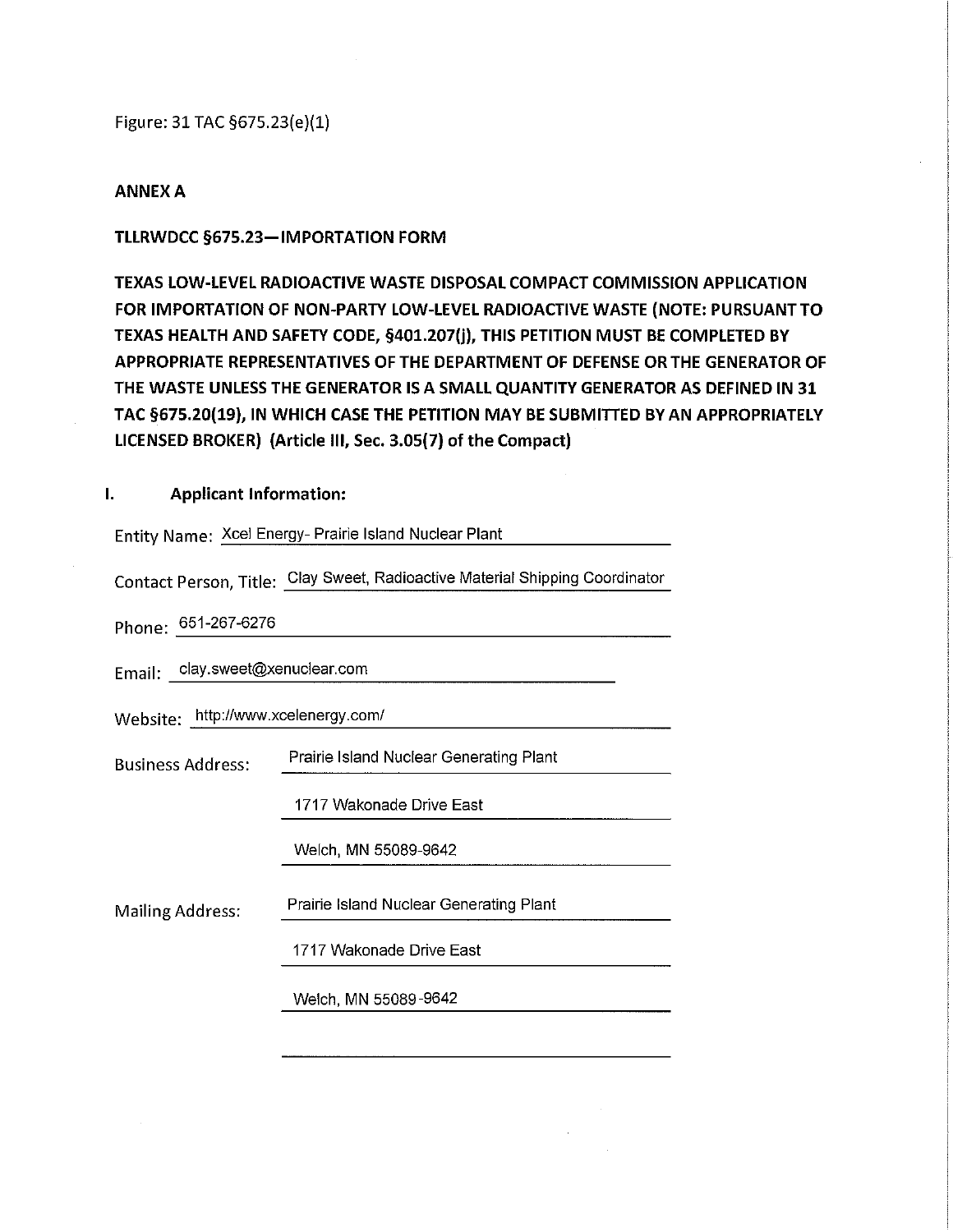Is applicant:

- lx| Generator
- D Broker
	- o Licensed Waste Processor
	- o Licensed Waste Collector
- D Department of Defense

## II. Generator Specifications:

- A. Generator type:
	- D Industrial
	- D Academic/Research
	- D Medical
	- B Utility
	- n Government
- B. Is waste from a "small quantity generator"?
	- $\square$  Yes
	- B No

#### 111. Agreement Period:

Import applications generally will be granted only in single fiscal-year increments. If you are seeking a term that would extend beyond the end of a current fiscal year, please explain the unusual circumstances that would justify a deviation from this general rule?

Fiscal year September 1, 2017 through August 31, 2018.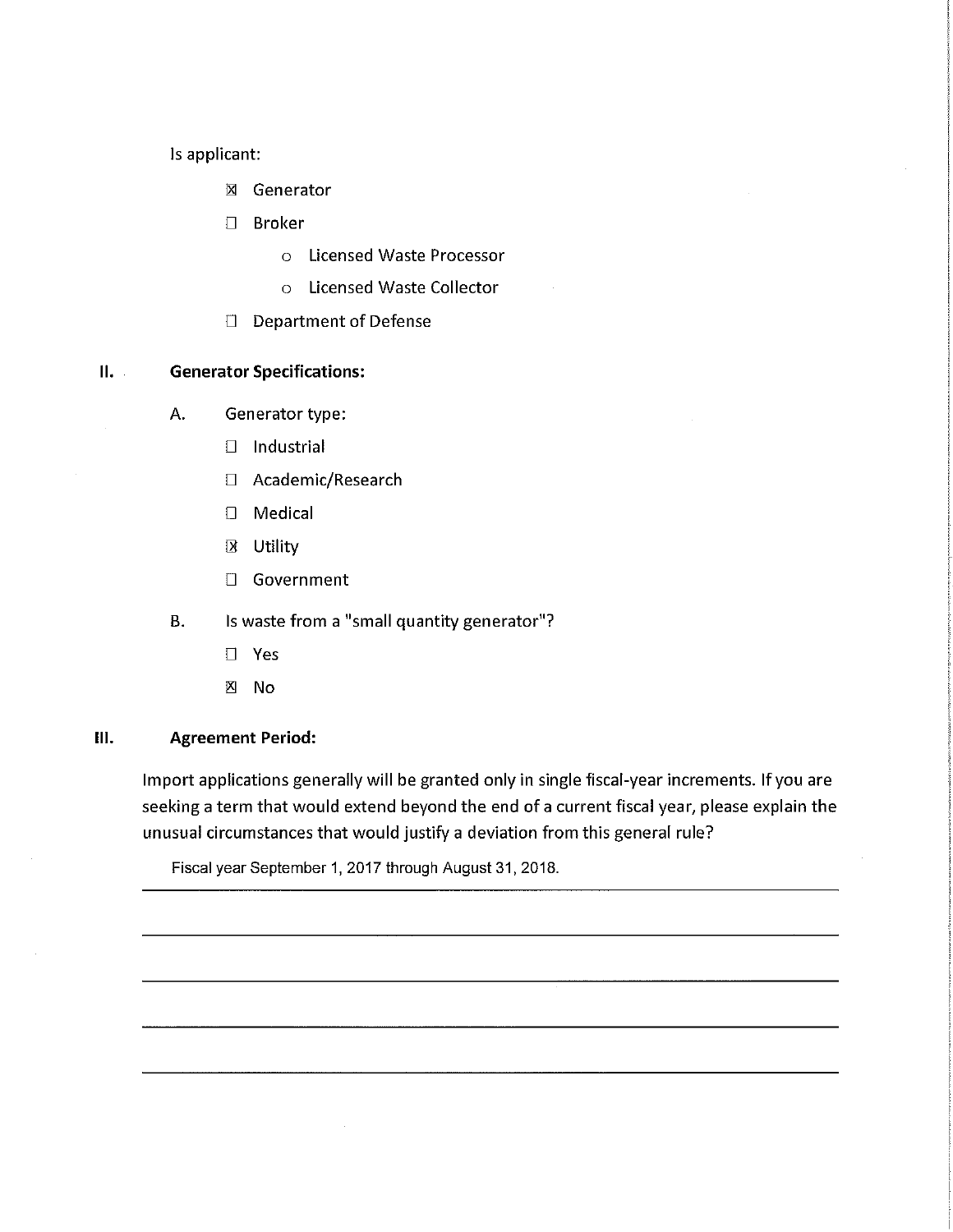# IV. Waste proposed for importation:

Waste Volume (Cubic Feet): 2,500 

Waste Radioactivity (Curies): 500

Waste Classification:

- 3 Class A/
- 0 Class B/ and/or
- B Class C

### Waste Form

- $X$  Stable
- B Unstable

Does the proposed waste consist solely of sealed sources?

 $X$  No.

n Yes.

Compact and/or unaffiliated state, territory, possession, or district of the United States where the waste was generated (please list):

**Minnesota** 

Waste Description: Bead resin, cartridge filters, dry active waste.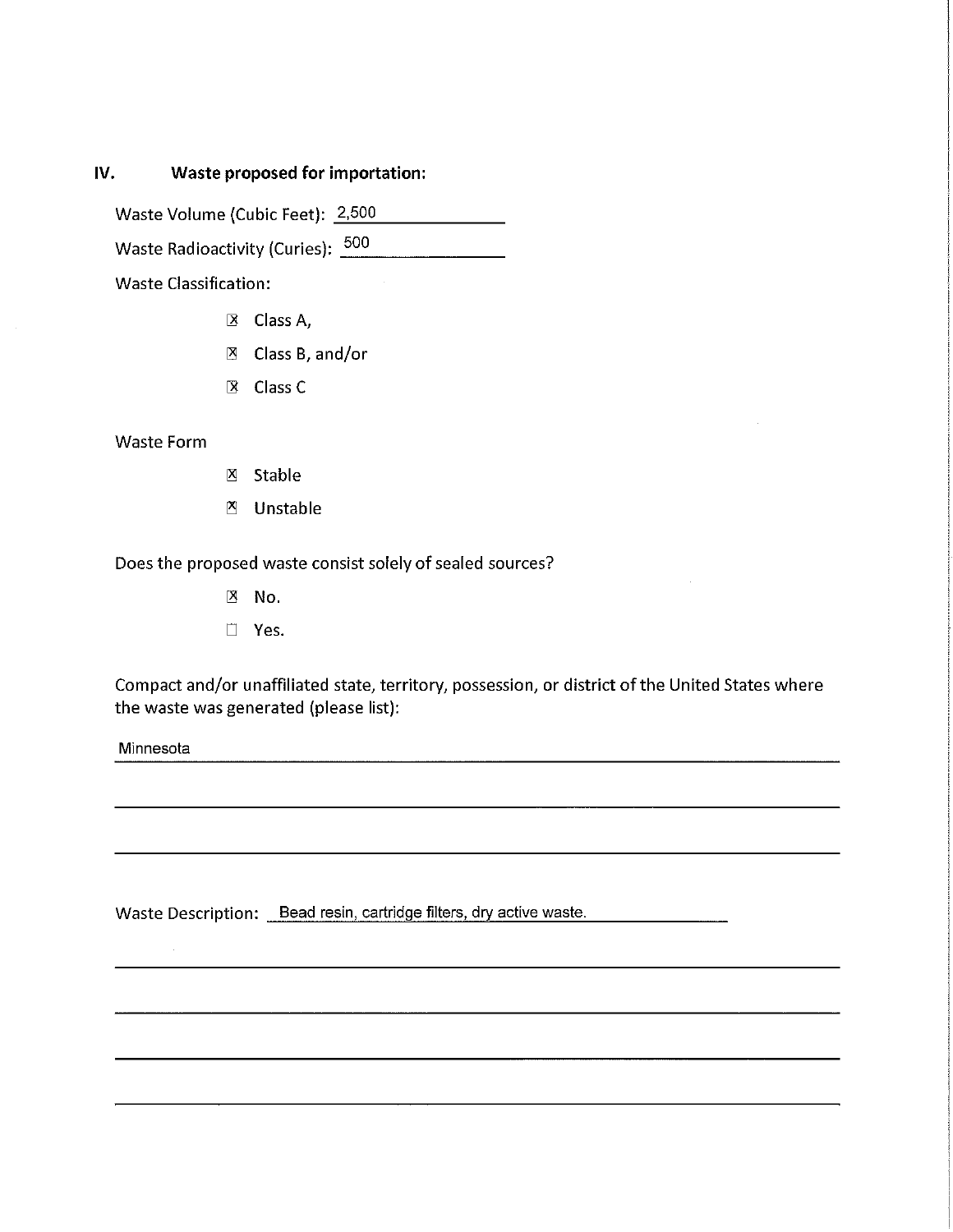#### V. Compliance

Does Applicant have any unresolved violation(s), complaint(s), unpaid fee(s), or past due report(s) with the Texas Low-Level Radioactive Waste Disposal Compact Commission?

- $\mathbb{X}$  No.
- $\Box$  Yes. Please explain and attach applicable documents.

Does Applicant have any unresolved violation(s), complaint(s), unpaid fee(s), or past due reports associated with radioactive waste receipt, storage, handling, management, processing, or transportation pending with any other regulatory agency with jurisdiction to regulate radioactive material including, without limitation, the Texas Commission on Environmental Quality (TCEQ)?

- $X \cup N$
- $\Box$  Yes. Please explain and attach applicable documents.

#### VI. Certifications

Applicant hereby certifies\* the following;

- $\mathbb{Z}$  The information provided herein is complete, accurate, and correct.
- B The waste proposed for importation is not waste of international origin.
- $\mathbb{B}$  The low-level radioactive waste for which this Import Application is submitted will be packaged and shipped in accordance with applicable state and federal regulations and is acceptable for disposal at the Compact Facility.
- 3 The person submitting this Import Application is authorized by the Applicant to commit Applicant to each and every obligation and condition set forth herein and in the Agreement for Importation of Non-Party Compact Waste. A copy of a written document containing such authorization must be attached to this Import Application.
- $\boxtimes$  Applicant has delivered to the specified disposal facility and TCEQ a copy of this Application for Importation of Compact Waste (along with any supplement or amendment thereto).
- \* If any box is left unchecked/ the Commission will assume that requirement was not met